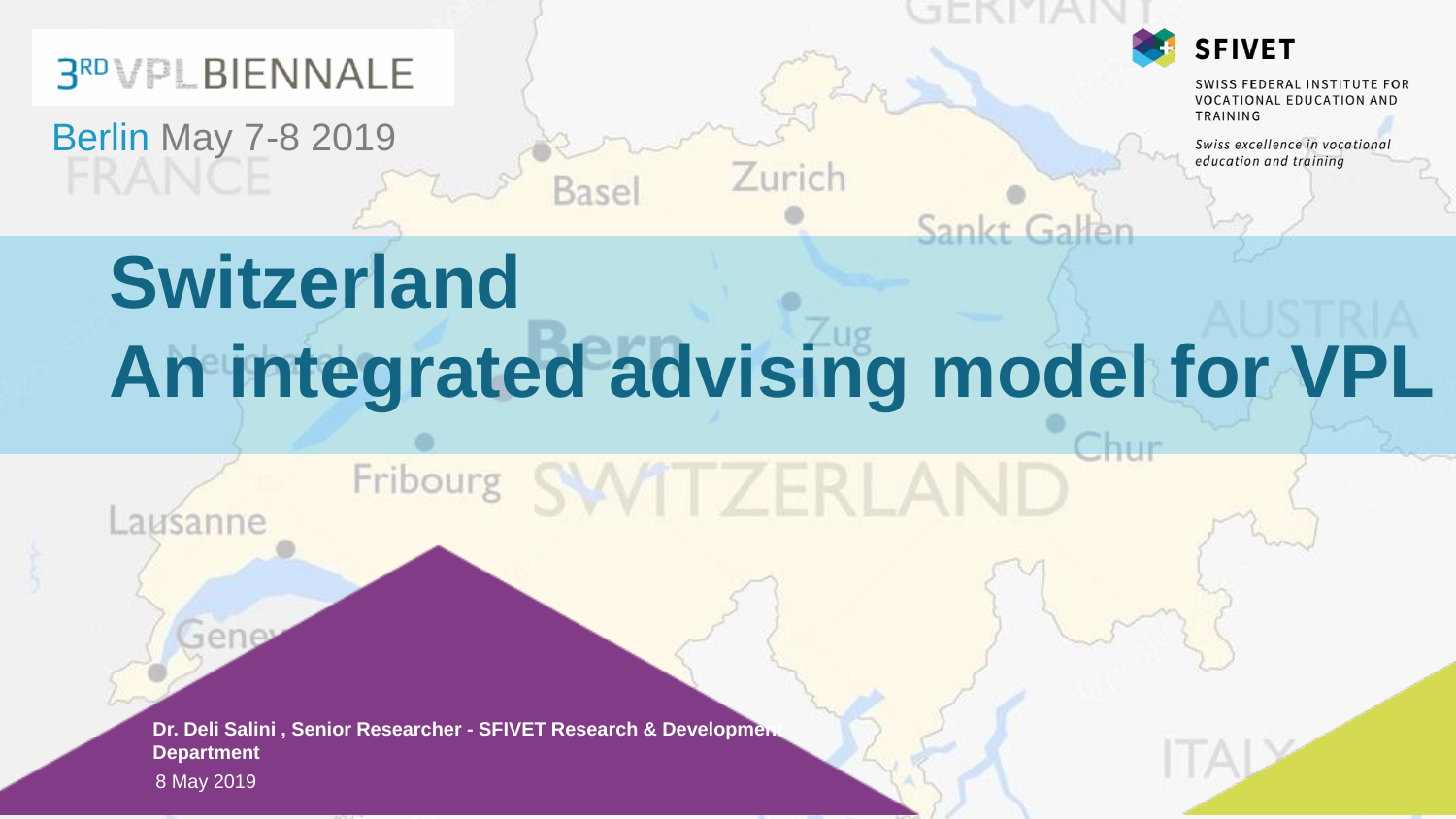- a. The Swiss educational system and the "Professional certification and change of profession for adults" federal project
- b. The different opportunities available to adults who wish to obtain an IVET qualification, of which the VPL is part
- c. The VPL Guidance Structures, professionals, methods and tools



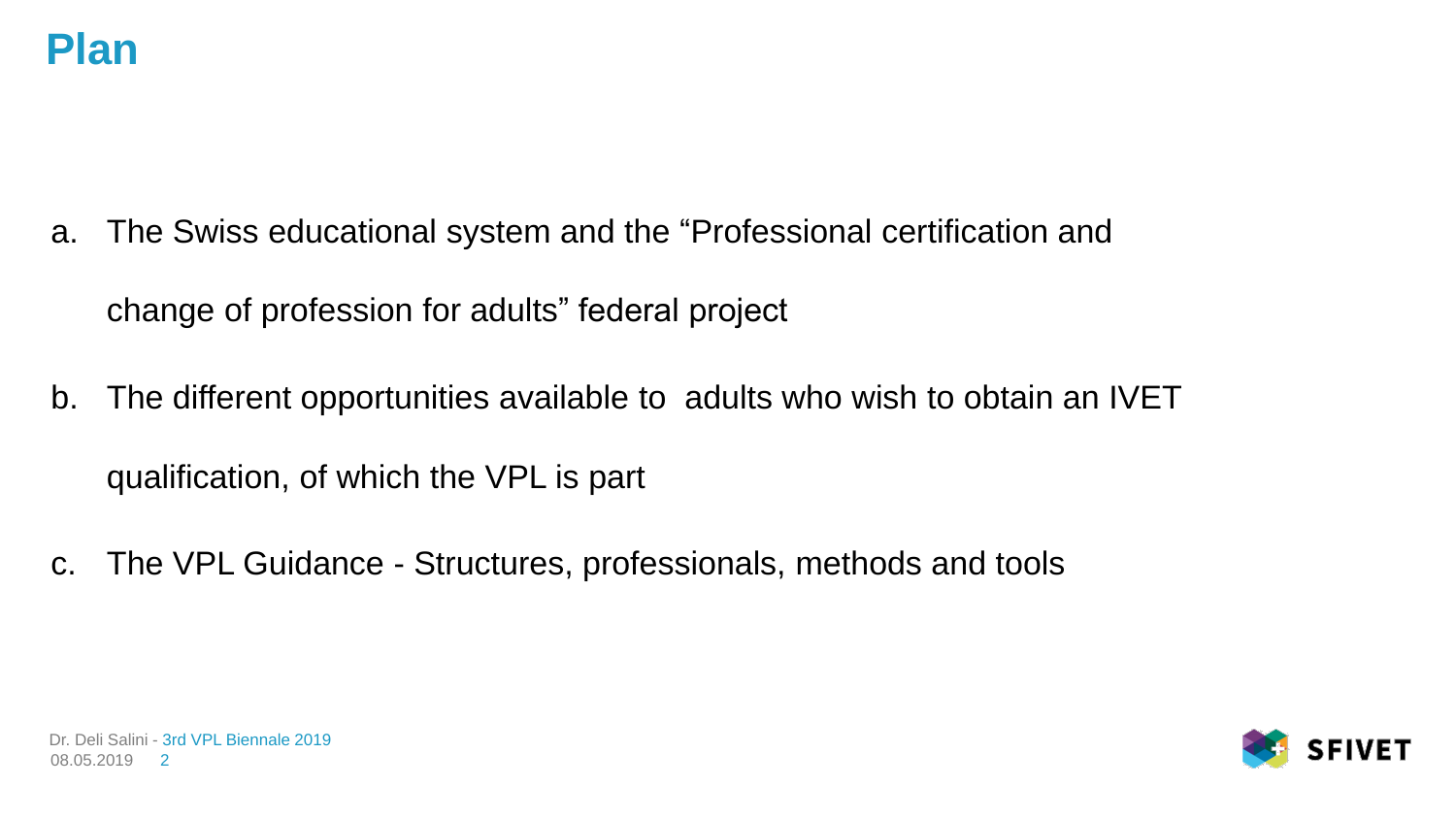#### **The Swiss educational system**





/ [National VPL framework for IVET](http://www.google.it/url?sa=i&rct=j&q=&esrc=s&frm=1&source=images&cd=&cad=rja&uact=8&docid=xEPnfQvfF5c-dM&tbnid=6Pittc3Wd27-9M:&ved=0CAUQjRw&url=http://www.bjinstitute.org/vet/?page_id%3D139&ei=gio8U6DSG8fOOLOsgOAK&bvm=bv.63934634,d.bGE&psig=AFQjCNGhORIXTYSmRIhFfQ7W61by_L1DjQ&ust=1396538342715252)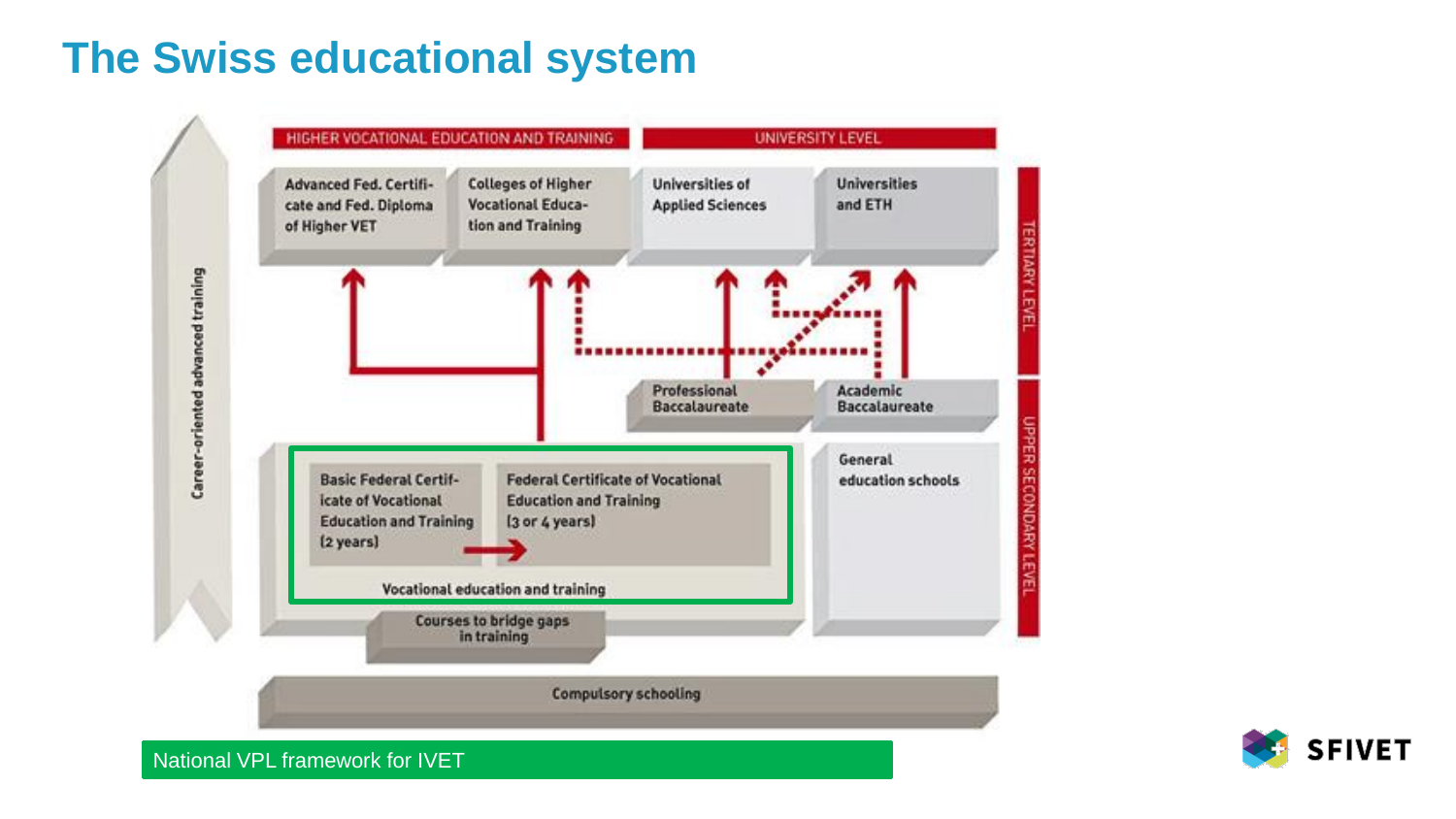## **The federal project "Professional certification and change of profession for adults"**



FORMATIONPROFESSIONNELLEPLUS.CH



08.05.2019 4Dr. Deli Salini - 3rd VPL Biennale 2019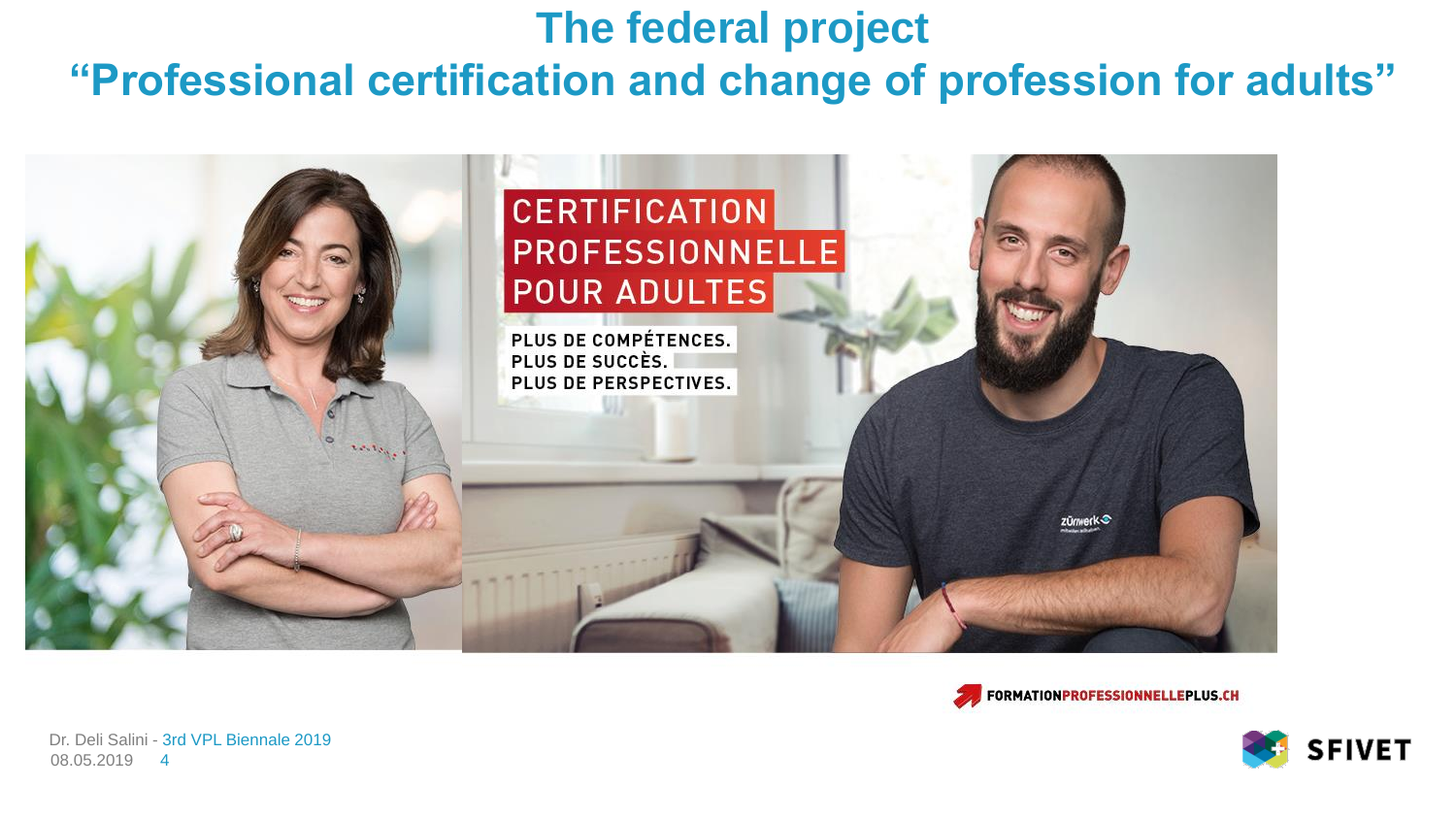#### **Aims**

- To promote access and permeability of VET as well as the professional mobility of the unskilled /low skilled professionals
- To promote all pathways and opportunities leading to recognition of formally and informally acquired learning
- To deal with the shortage of qualified professional

08.05.2019 Dr. Deli Salini - 3rd VPL Biennale 2019 5

**Statistics 2012:** 13% of adults don't have a basic qualification (of which 60% women: 70% unemployed) **Cost-benefit ratio** (national study 2000) Encouraging initial vocational training for adults would lead to savings of CHF 18,000 (~16.000 euros) per person / year (more risk of unemployment, disability or social assistance for

people without qualifications)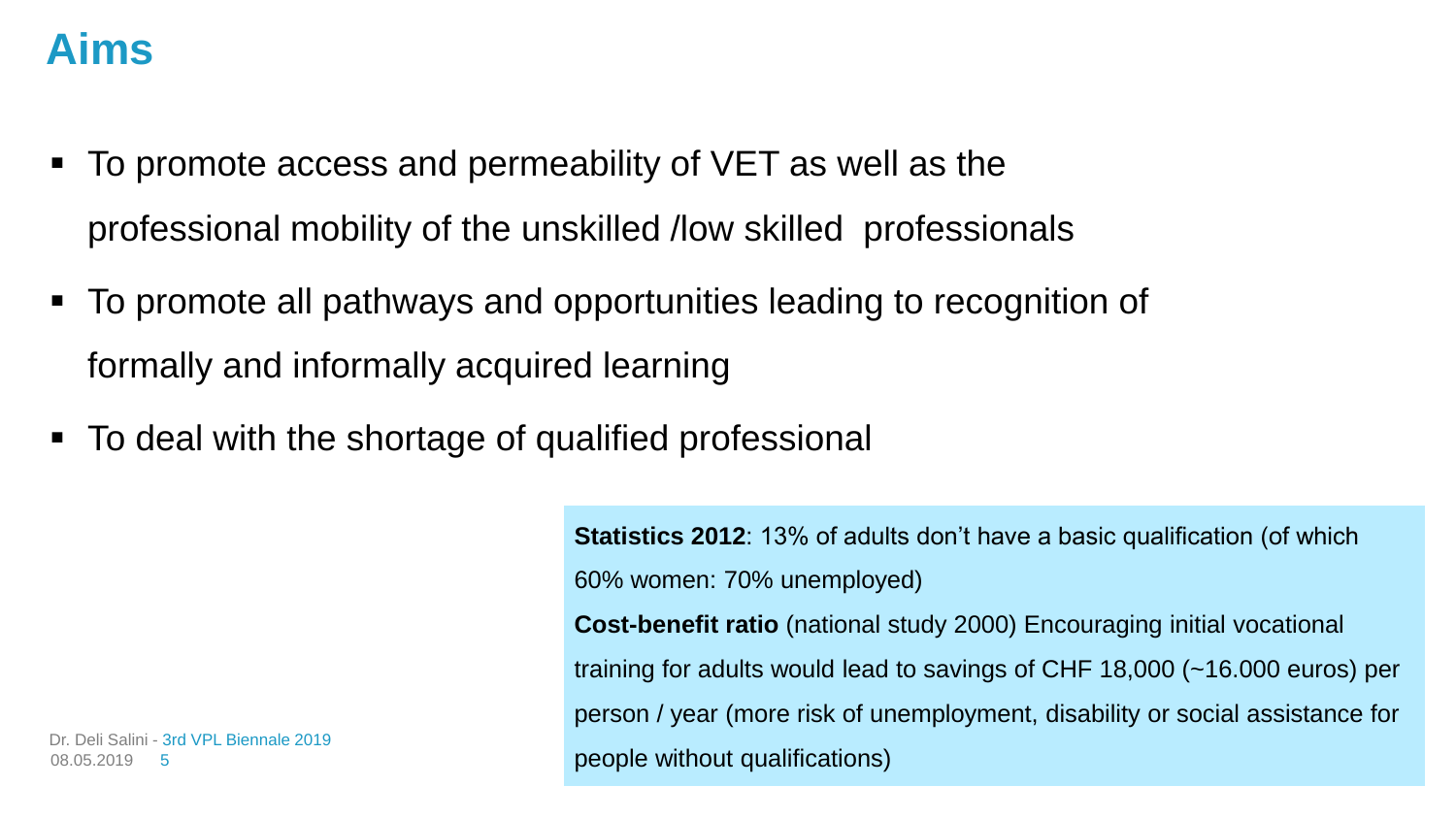#### **Adults IVET Qualification Process**

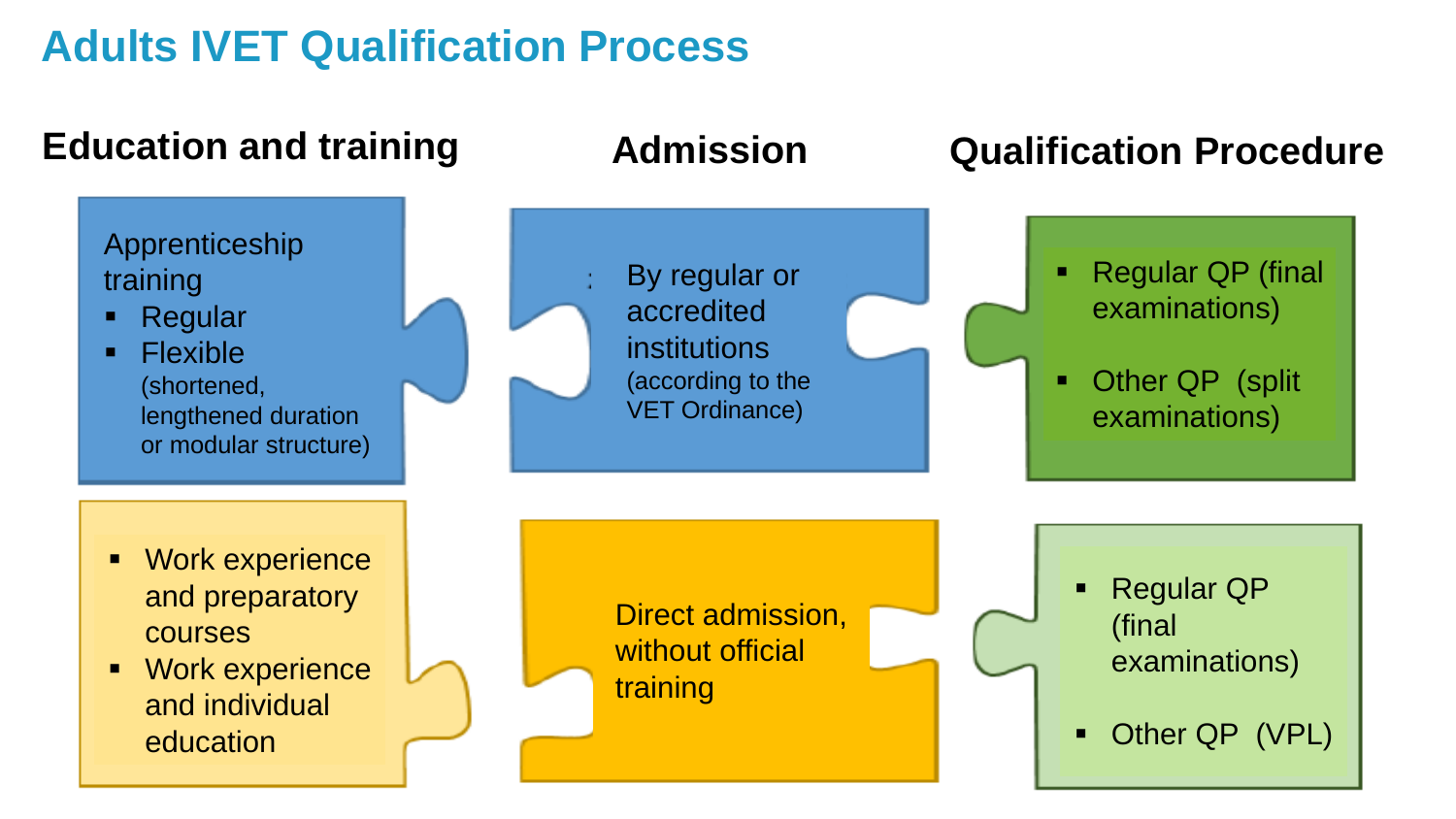#### **Organizations and institutions involved in IVET Qualification process and VPL**

Cantonal centres in charge of adults qualification procedures

Professional organizations

Cantonal or delegate centres for guidance and skills audits

08.05.2019 7 Dr. Deli Salini - 3rd VPL Biennale 2019

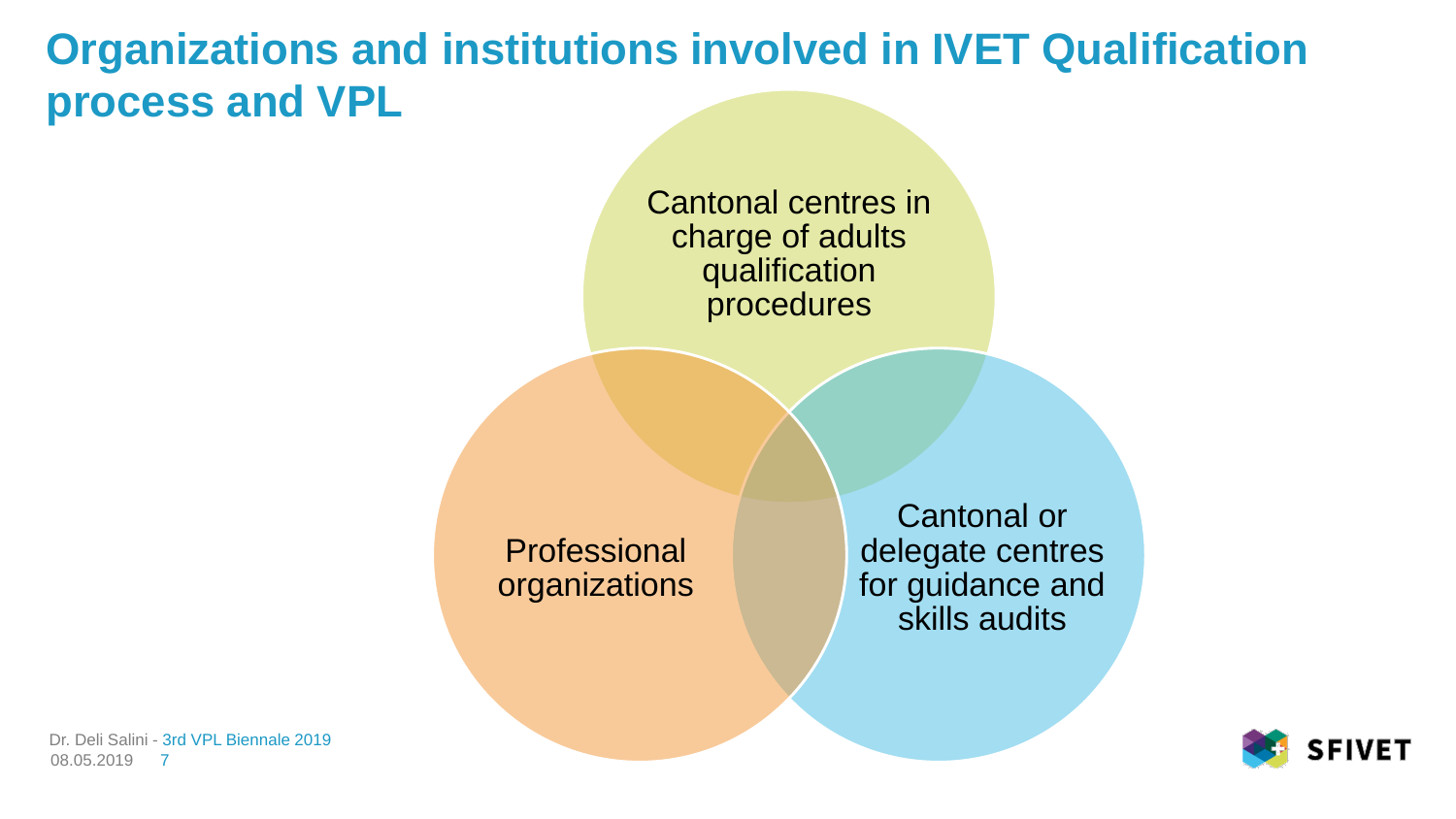### **The adult qualification process and VPL phases**



#### **VPL phases**

**WRITTER CONTROLLER TEAM** Assessment

Portfolio

08.05.2019 8 Dr. Deli Salini - 3rd VPL Biennale 2019



VPL

(complete or

partial)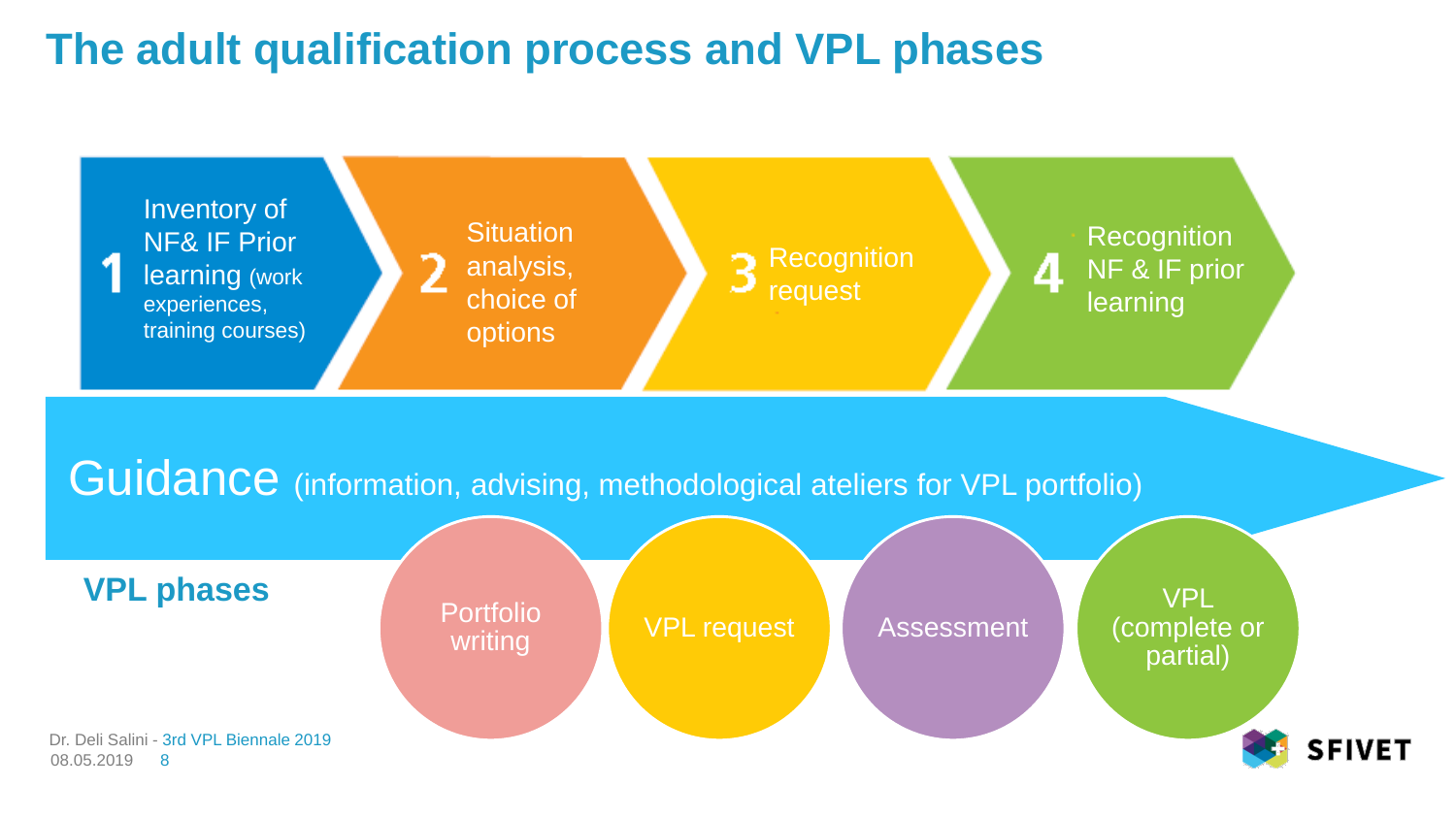#### **Qualifications and roles of VPL practitioners in Switzerland**

**ASSESSMENT**: VET assessors, specialized in VPL methods of evaluation (specialisation is mandatory)

**PORTFOLIO PROCESS**: Guidance psychologists and/or adult educators, specialized in VPL Guidance (through formal or informal training)

**INFORMATION AND ADVICE**: Guidance psychologists and/or adult educators, specialized in VPL Guidance (through formal or informal training)

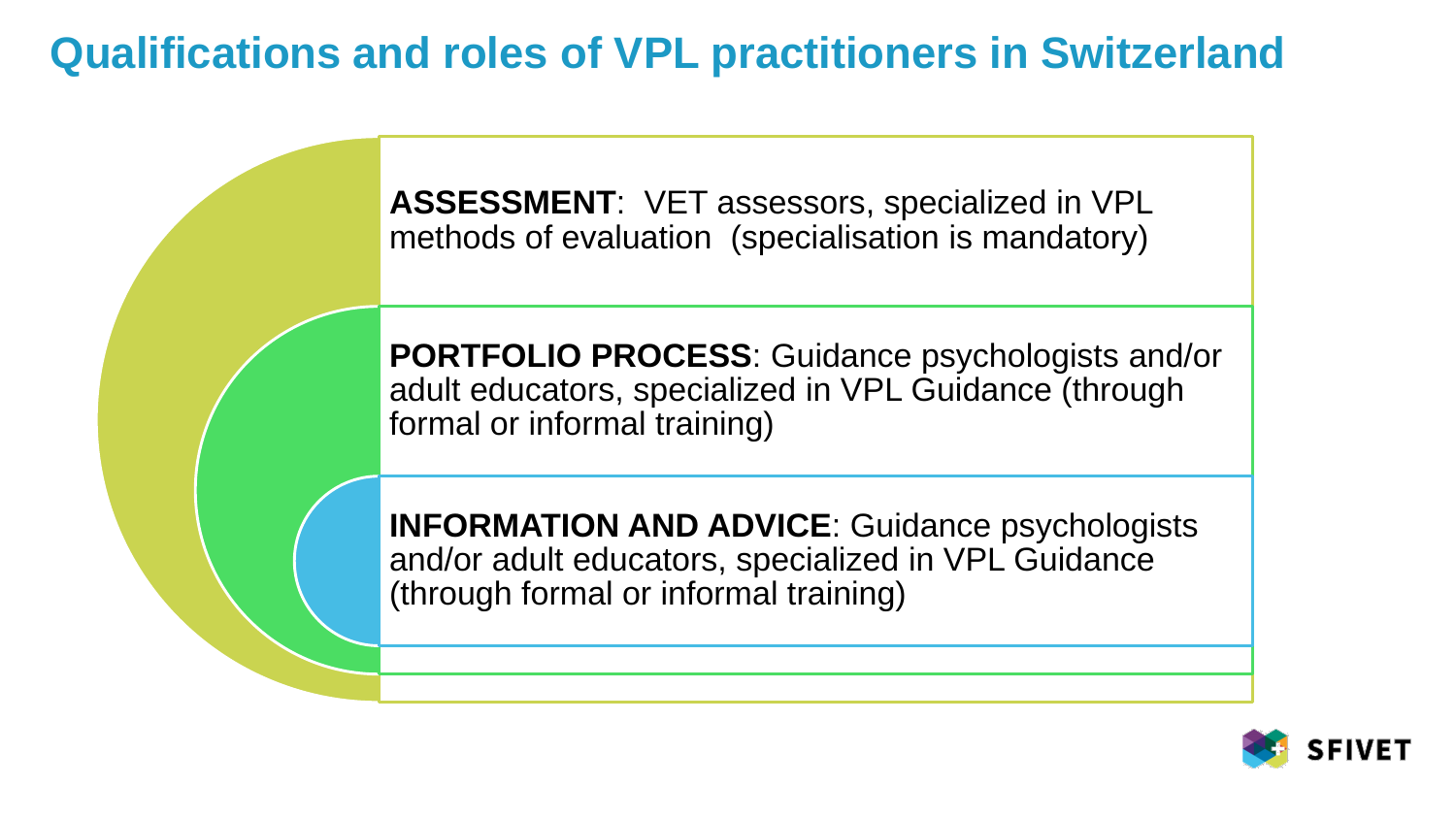## **The SFIVET training for VPL advisors: Certificate of Advanced Studies in recognition and VPL**

*Based on competency profile developed by SFIVET*

- **Interaction and collaboration**
- **Nanagement of different** communicative situations
- Guidance, counselling and support
- Use, development and adaptation of support documents and tools
- Assisting into matching prior learning to competency profile and the qualifications

#### **Training structure**

22 days plus individual study and professional practice.

- 4 modules
- DEC Methods of demonstrating prior learning / competencies
- EAP Ethics and Analysis of Professional **Practices**
- ACE Support, design, advice and evaluation
- **PRO Professional experience**

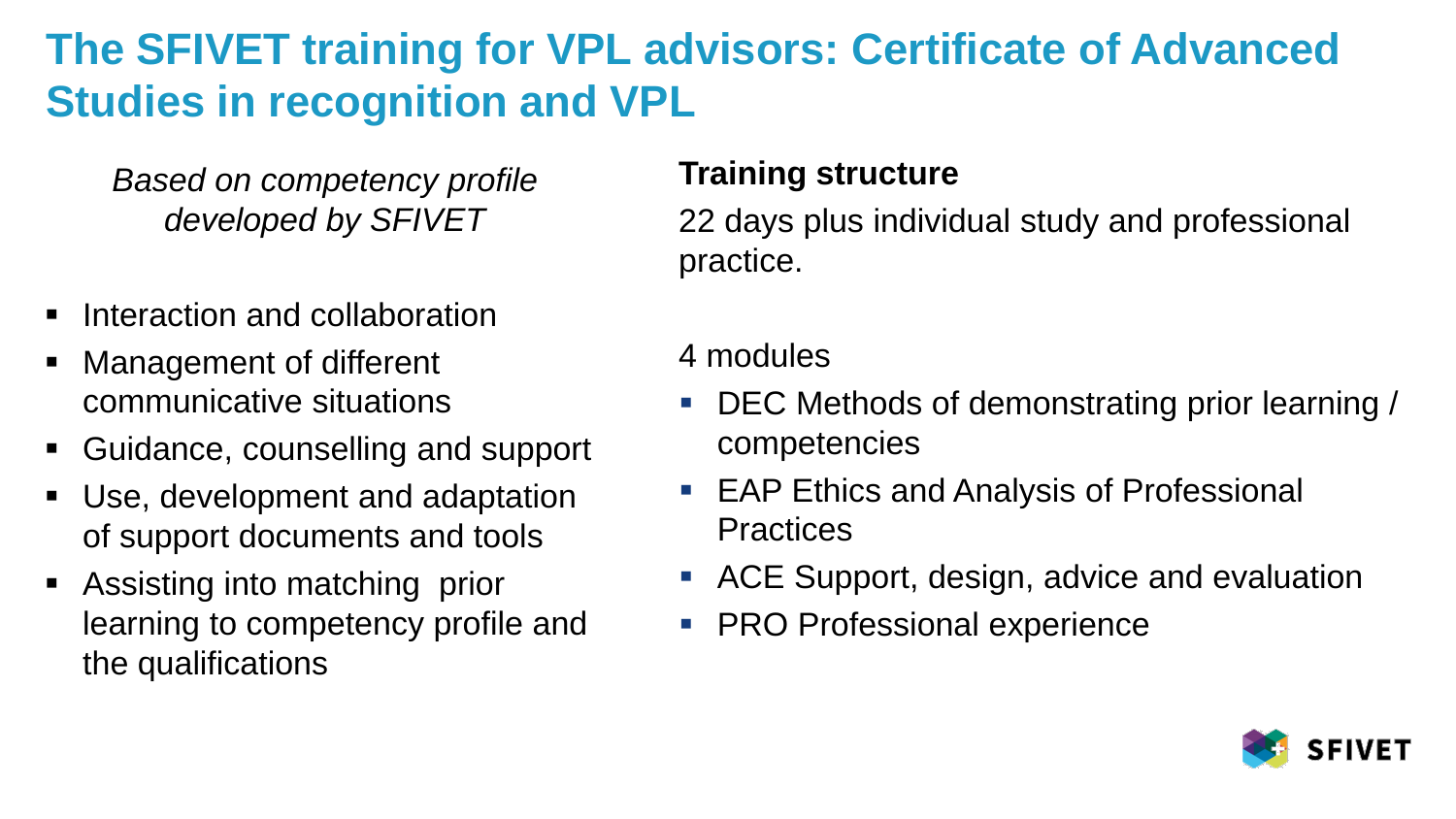## **The SFIVET training for VPL assessors in IVET**

*Based on the Federal competency profile for assessors, this training is compulsory and addressed to people already trained as evaluators for standard qualifications.*

#### **Training structure**

- A multistage format, including school training (2 days) and two separate individual learning phases, one before and one after the school training. Throughout the training, the participants develop an experiential - reflective dossier on their professional practices, and take part in some peer exchanges.
- A strong interlink between theory and practice, based on the analysis and assessment of authentic VPL dossiers.

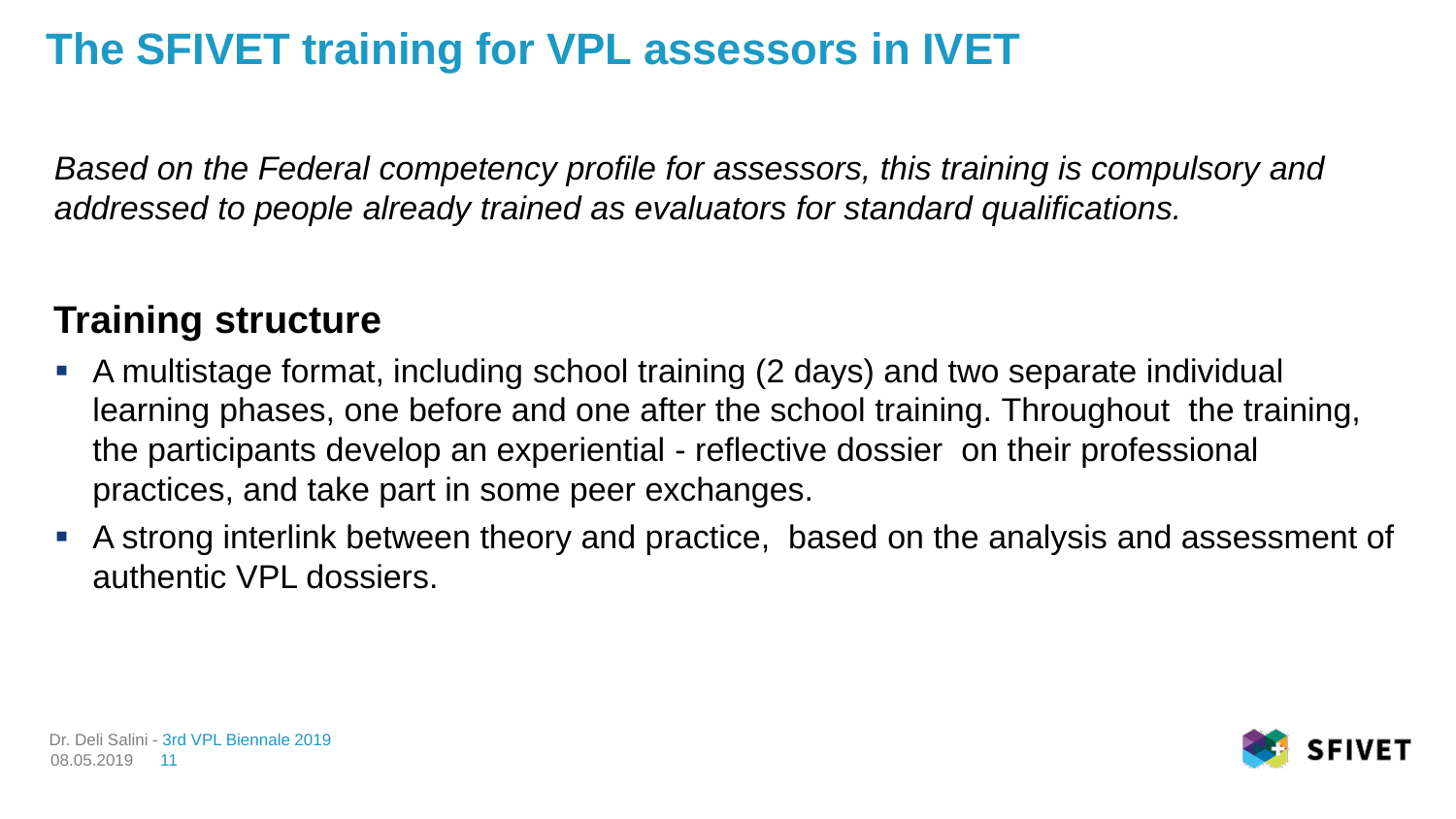### **The need for reliable methodologies in VPL**

- As an alternative route leading to a formal qualification, VPL should be based on a recognition and assessment strategy, using reliable methods and tools ensuring equivalent standards to those used for assessing formal learning
- The VPL practitioners play a leading role in adequately reconciling the needs of applicants (information, guidance) with the needs of education and training institutions, as well as employers (transparency and reliability)
- **Professionalizing VPL practitioners should guarantee that the same** methodology is developed and implemented throughout all communities of practice, and ensuring the reliability and transparency of VPL processes.

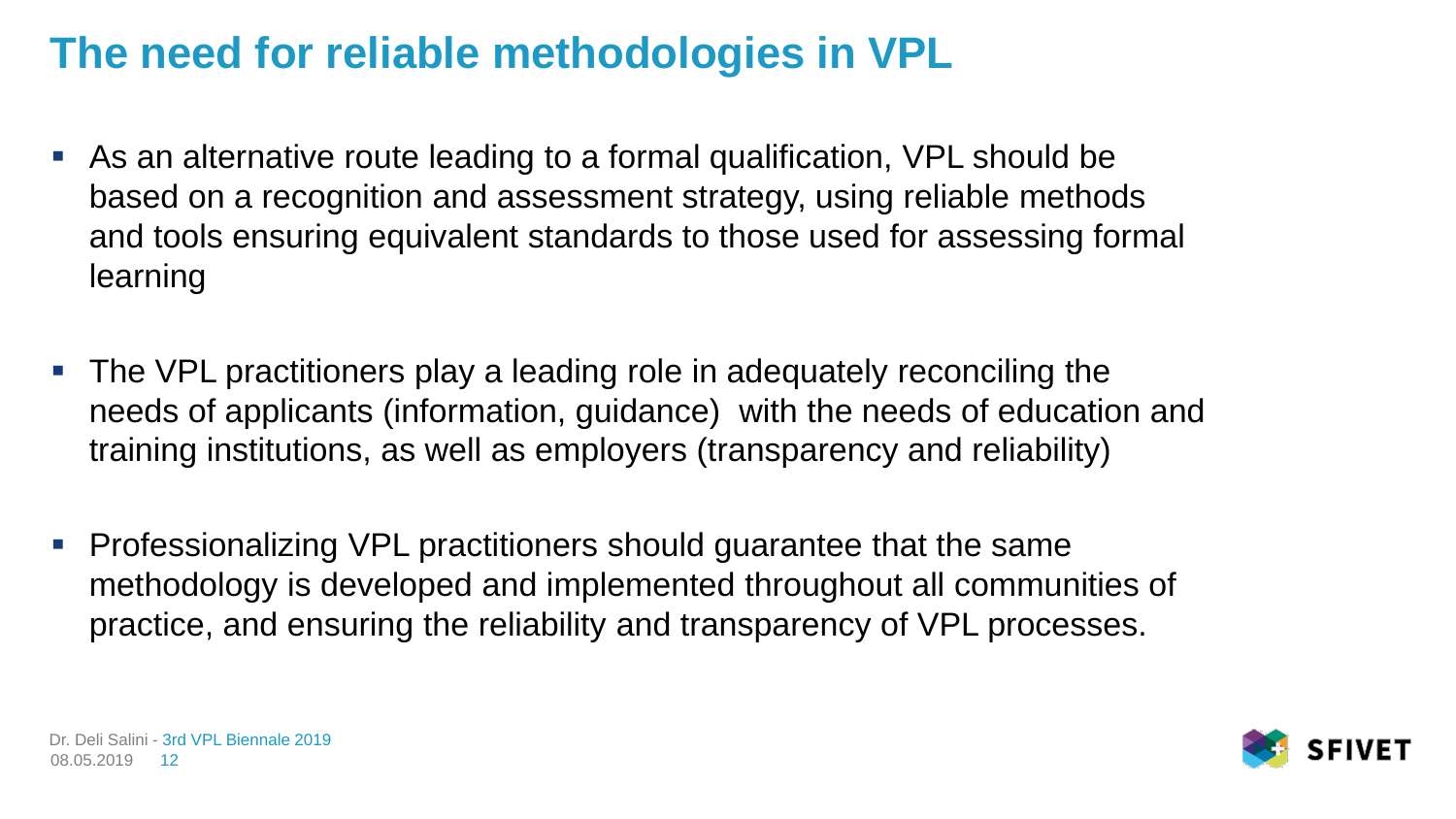#### **VPL between formative and summative evaluation**



Adapted from: Ellerani P., Gentile M., Sacristani Mottinelli M. (2007). *Valutare a scuola, formare competenze.* Torino: SEI Frontiere.

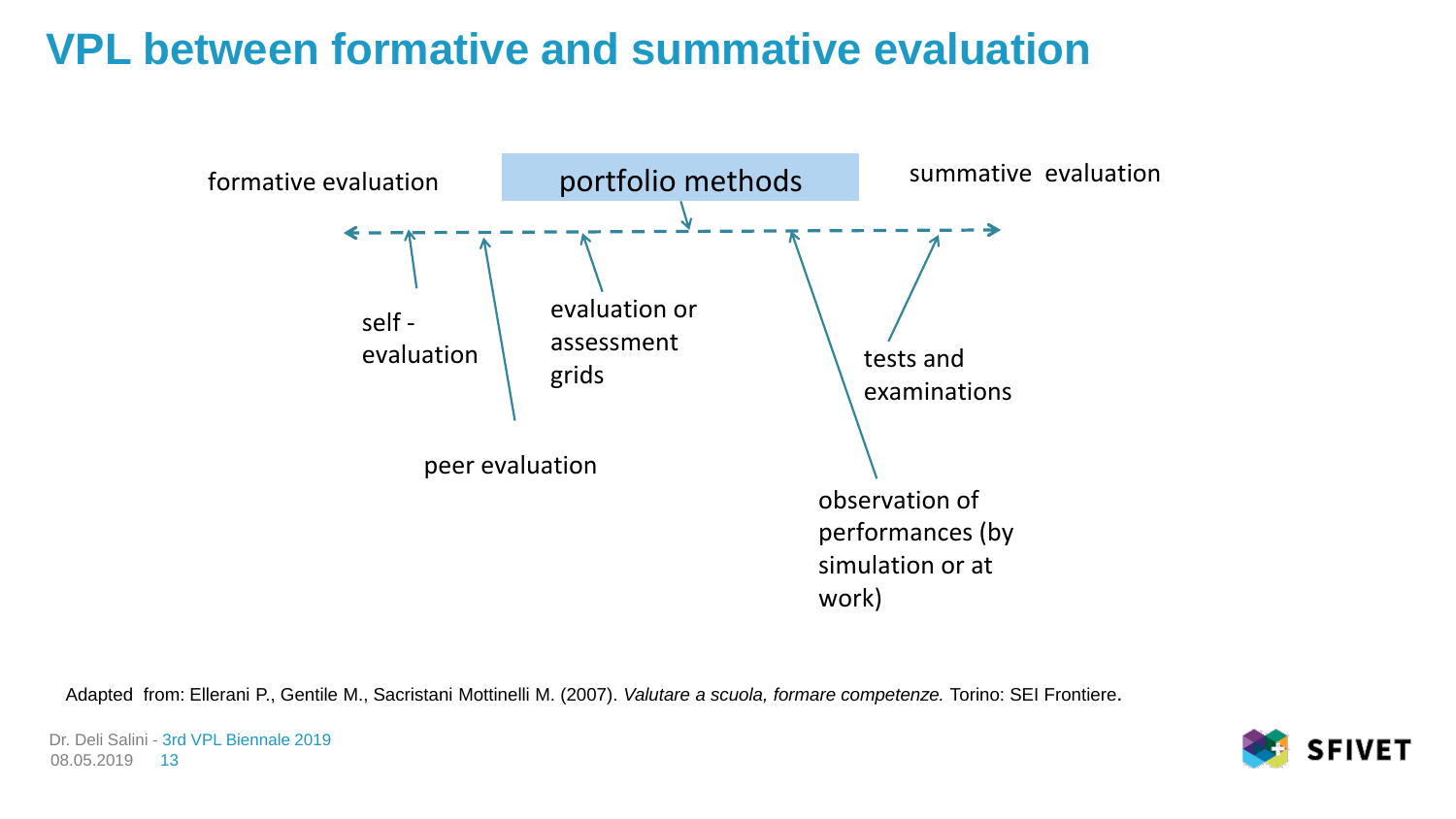### **A specific methodology to make learning visible and reliable**

Establishing a VPL portfolio is sometimes a baffling task for an applicant, who has to switch from a declarative approach, which is typical of a classroom scenario, to a procedural approach, where it is necessary to demonstrate one's competencies and experience.

*For the VPL counsellors, the challenge is* 

- To bring applicants to describe their experiences in order to make the learning they acquired visible, using "explicitation" techniques (e.g. triad interview atelier, *see next slide*)"
- To support the applicants in linking their experience to the competency profile of the required diploma.

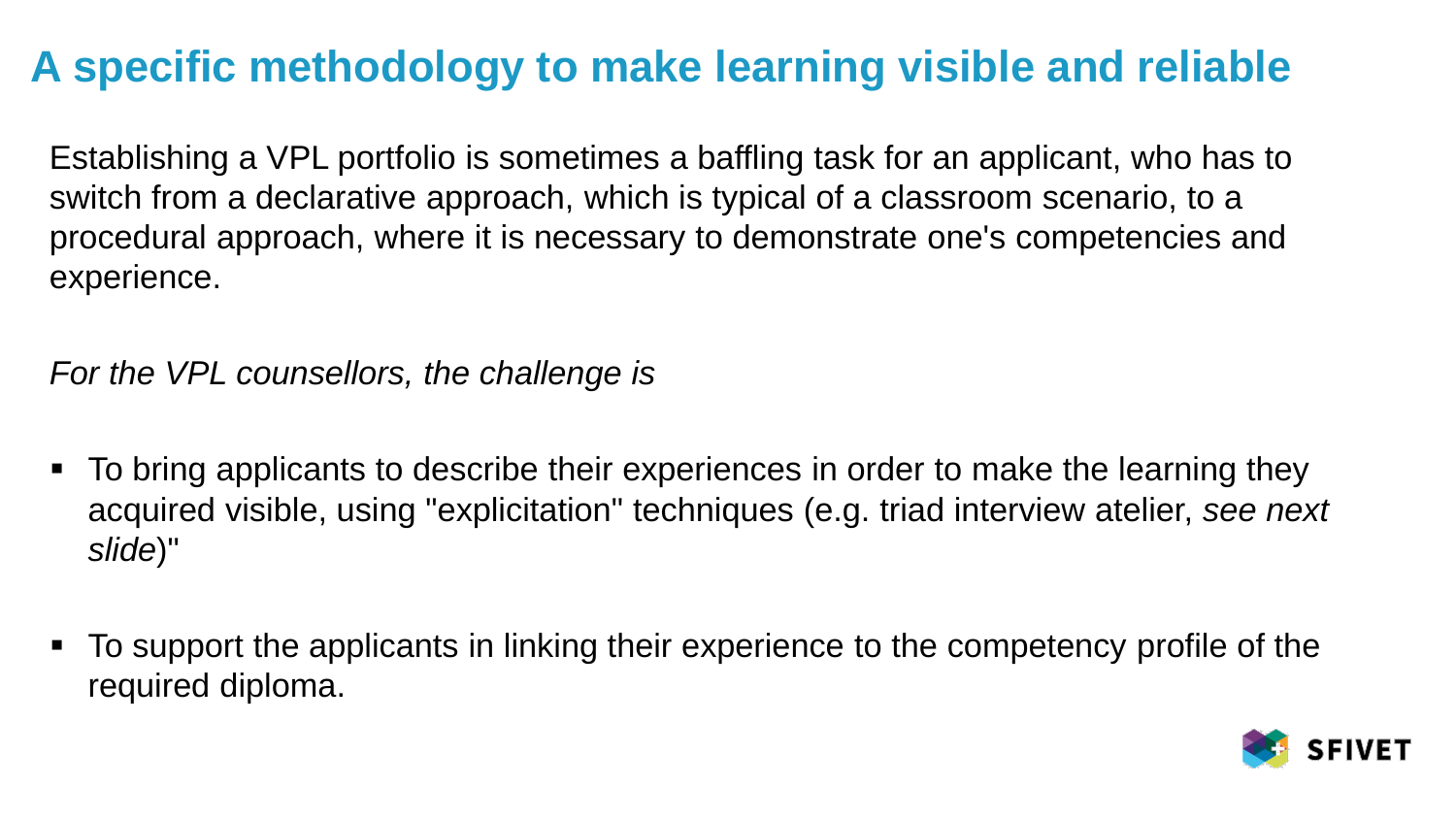#### **Triad interview**

#### **Narrator**

In the first person perspective, gives a short account of a personal experience which is linked to the competency profile required

#### **Observer**

 $\sqrt{2}$ 

Attends quietly and somewhat on the sideline, identifies and notes down the narrator's skills/ knowledge/competencies

#### Interviewer

Listens to the narrator and, requesting them to speak in the first person, leads them in giving an account of a past activity whit the following questions

- What did they do? (including place and time)
- How did they do the activity specifically?
- What were their feelings?
- How did they make decisions?
- What was the reasoning, reflections and knowledge that accompanied this activity?

#### **Debriefing**

At the conclusion of the interview, the participants discuss and agree the narrator skills and competencies identified by all and complete the list if necessary.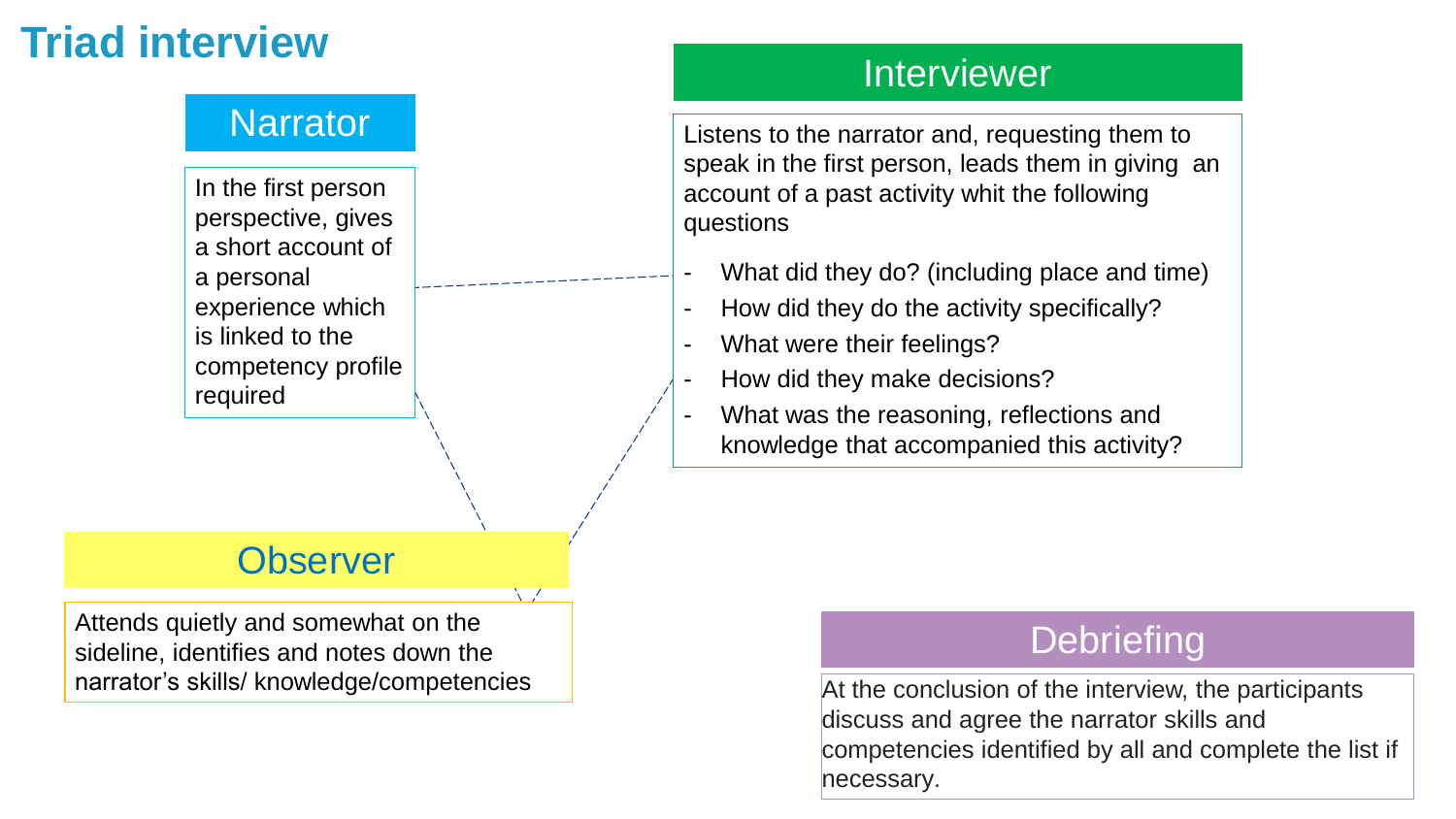## **Tools**

*Each canton uses different tools*

- **Fivers and various other promoting documents**
- **Self evaluation grids**
- Self help portfolio writing tools for applicants
- Official documents (qualification profiles, rules, etc)
- Some cantons (Zurich for ex.) offer an online self evaluation tool

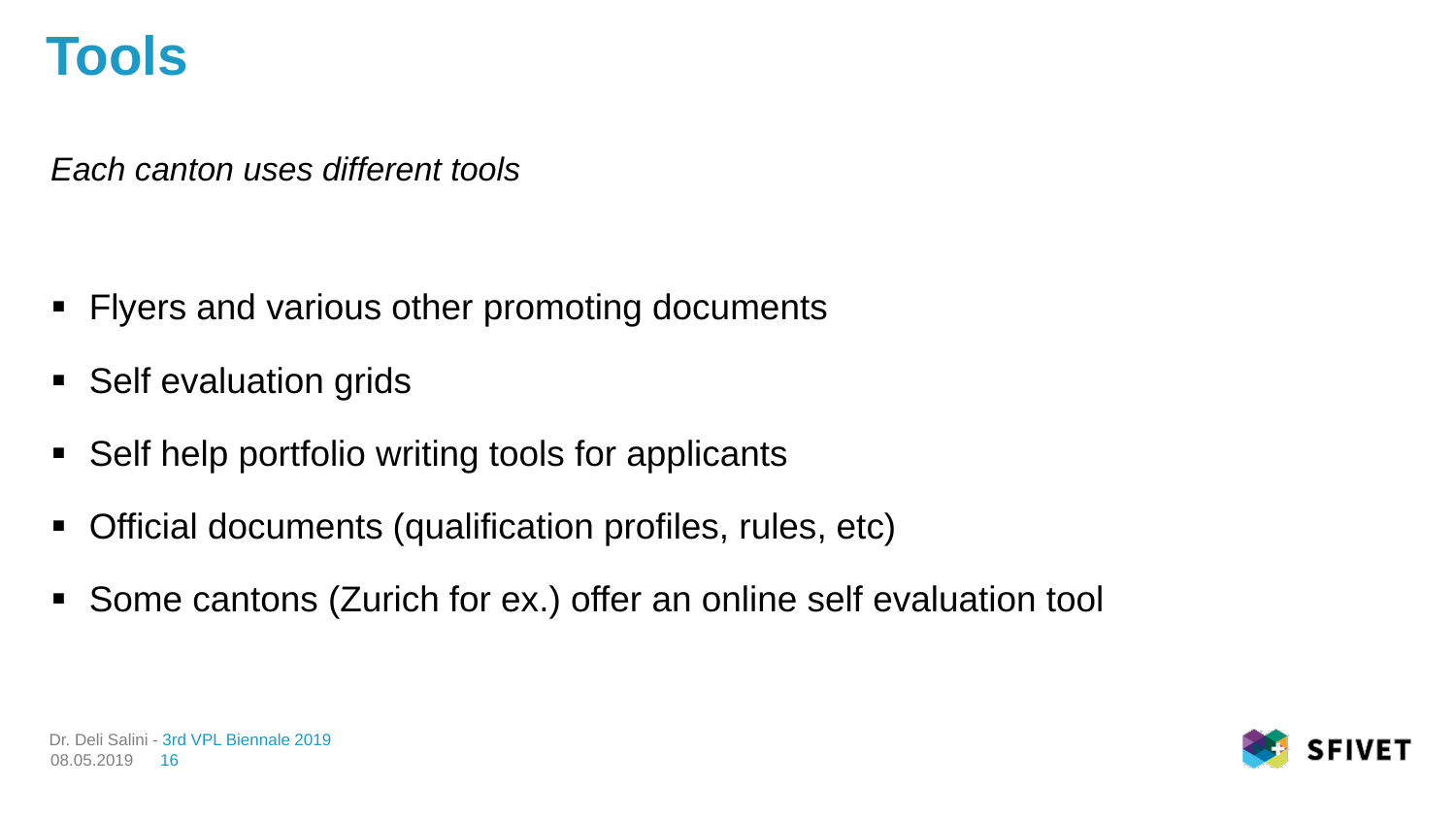# **Thanks for your attention**

deli.salini@iuffp.swiss